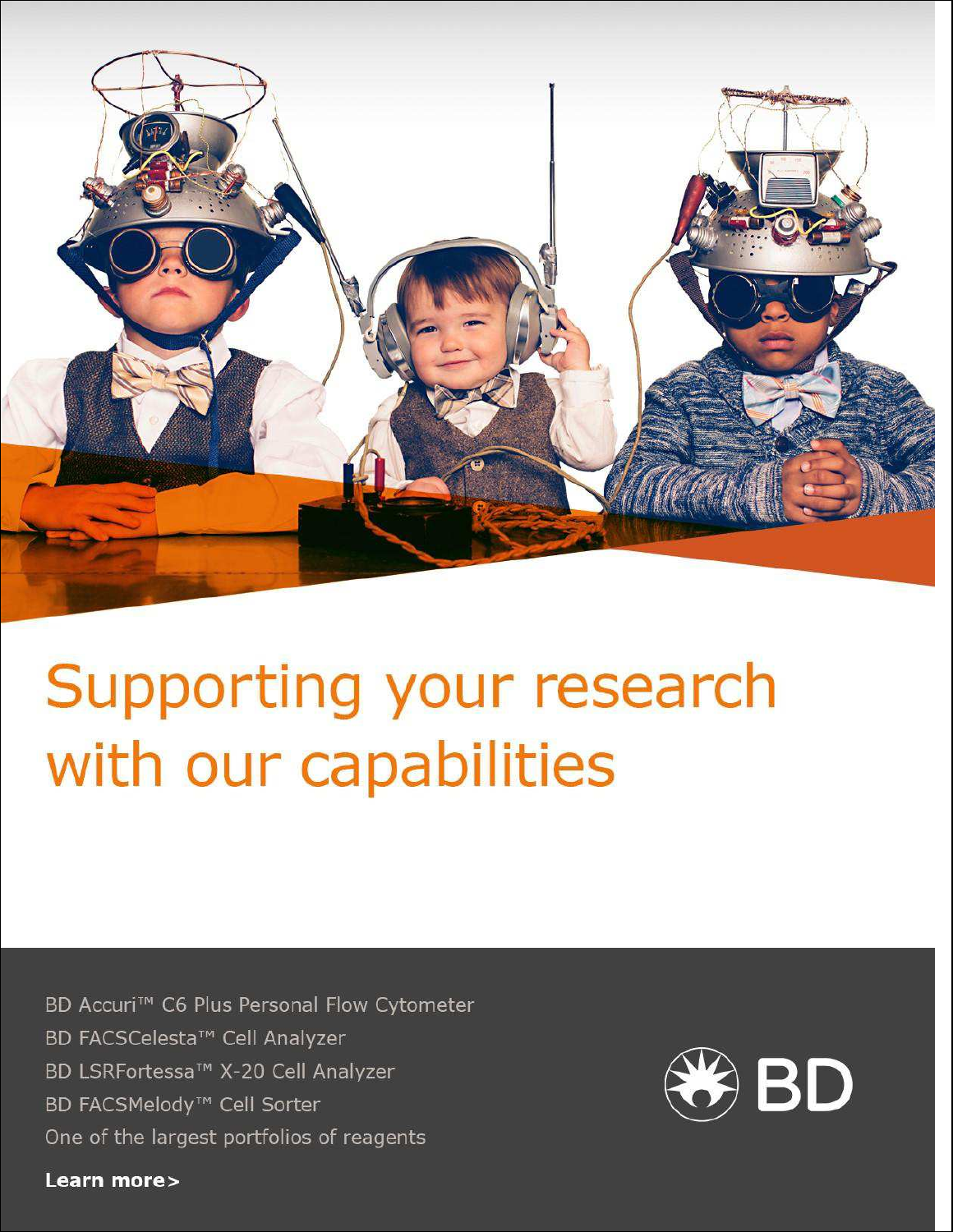

## INCIDENCE OF TESTICULAR GERM-CELL MALIGNANCIES IN ENGLAND AND WALES: TRENDS IN CHILDREN COMPARED WITH ADULTS

Isabel DOS SANTOS SILVA<sup>1\*</sup>, Anthony J. SWERDLOW<sup>1</sup>, Charles A. STILLER<sup>2</sup> and Andrew REID<sup>1</sup> <sup>1</sup>*Cancer and Public Health Unit, London School of Hygiene and Tropical Medicine, London, UK*

<sup>2</sup>*Childhood Cancer Research Group, Oxford, UK*

**The incidence of testicular cancer has been increasing markedly in most industrialised countries. This rise is known to have affected young adults, but it is less clear whether it has affected other age groups, particularly children. We used data from the National Cancer Registry file at the Office of National Statistics (ONS) and the National Registry of Childhood Tumours to examine trends in testicular germ-cell malignancies overall in England and Wales from 1962 to 1990 and in children from 1962 to 1995. The incidence of testicular cancer at all ages rose by 3.4% (95% CI 3.3–3.6%) per annum from 1962 to 1990. A similar rise in the incidence of germ-cell malignancies occurred during the years for which histological information was available in the ONS files, 1971–1989 (3.4%; 3.1–3.6%), to which both seminomas and non-seminomas contributed equally. The incidence of non-seminomas in adults rose in men under age 55 years and declined in older men, whereas there were increases in the incidence of seminomas in both young and older men. Cohort analysis at young ages showed a marked rise in the risk of germ-cell malignancies up to the cohort born in 1955–1959 but no further rise for those born subsequently. The rise in the incidence of these tumours in young adults was paralleled by a similar trend, although less marked, in children aged under 15 years (1.3% per annum; 0.2–2.5%). The increase in risk for children in this very large data set alongside the rise in young adults is compatible with the hypothesis that childhood and adult testicular germ-cell malignancies may have some common risk factors, presumably pre-natal.** *Int. J. Cancer* **83:630– 634, 1999.**

 $\odot$  1999 Wiley-Liss, Inc.

The incidence of testicular cancer has been increasing during this century in most industrialised countries, and it is now the most common malignancy in young men (Swerdlow *et al.,* 1998). Most testicular cancers are of germ-cell origin (Pike *et al.,* 1987), which comprises 2 distinct groups: seminomas and non-seminomas. This latter group comprises several different cell types named differently according to various classification systems (Teppo, 1973); it is mainly equivalent to teratomas in the British system. In the England and Wales National Cancer Registry files, which cover a large population of about  $50 \times 10^6$ , testicular tumours are coded according to both site and histology, but the histological data appear not to have been analysed previously. We used data from these files to examine recent trends in these tumours and, in particular, to assess whether the rises in incidence of testicular cancer at young adult ages have affected similarly its 2 major histological groups.

The rise in the incidence of germ-cell malignancies is known to have affected young adults, but it is less clear whether it has occurred in other age groups, particularly in children. Although the large majority of testicular cancers in children are of germ-cell origin, the main histological types are different from those in adults, with a predominance of yolk-sac tumours. The few studies that have examined trends in children tended to have been based on relatively small numbers of tumours (Schottenfeld *et al.,* 1980; Swerdlow *et al.,* 1982; Møller *et al.,* 1995), and most were not able to examine separately the trend for tumours of germ-cell origin (Schottenfeld *et al.,* 1980; Møller *et al.,* 1995). We have extracted data on malignant testicular germ-cell tumours in children in England and Wales from the National Registry of Childhood Tumours, to assess whether the recent increases in testicular

germ-cell incidence in young adults may have also affected children.

#### MATERIAL AND METHODS

### *ONS data*

Data on cancers of the testis (ICD7, 178; ICD8-9, 186) (WHO, 1957, 1967, 1977) incident 1962 to 1989 were extracted from the national cancer registry files at the Office for National Statistics (ONS). Tumour histology in these files was coded according to the *Manual of Tumour Nomenclature and Coding* (MOTNAC) (American Cancer Society, 1951) for 1971 to 1978 data and the *International Classification of Diseases for Oncology* (ICD-O) (WHO, 1976) for data from 1979 onward. The histological code used before 1971, a 2-digit OPCS code, was very elementary. Data for the year 1990 were extracted from a published source (ONS, 1997), which does not contain information on histology. Therefore, we examined overall testicular cancer incidence for the years 1962 to 1990 but conducted analyses by histology only for 1971 to 1989. Mid-year population estimates of England and Wales for 1962 to 1995 were also extracted from the ONS files.

Analyses were carried out for testicular germ-cell cancers overall and separately for their 2 major histological categories: 1) seminomas and 2) non-seminomas, including both embryonal and extra-embryonal cell types (*i.e.,* embryonal cell carcinoma, endodermal sinus tumour and choriocarcinoma). Mixed tumours with seminomatous elements were allocated to non-seminomas. Since data on histological type were incomplete in the ONS files, the observed numbers of testicular cancers with germ-cell histology in these files constitute an under-estimation of the true numbers of incident cases, and the extent of this under-estimation will have varied by time and age. The true numbers were therefore estimated by multiplying, in each year of registration and 5-year age group, the observed number of registrations by the inverse of the corresponding proportion of testicular cancers with histological confirmation. The analyses presented here are for tumours of known histology, unless otherwise stated; but we also repeated them, adjusting for tumours of unknown histology. However, the proportion of testicular tumours with known histology was very high (about 94% nationally, see ''Results''); therefore, these adjustments made little difference to the findings.

#### *CCRG data*

We also extracted data from the National Registry of Childhood Tumours at the Childhood Cancer Research Group (CCRG). This registry collects data on all incident cancers diagnosed in children resident in the country and aged under 15 years. Tumours are ascertained from the regional cancer registries, local populationbased childhood cancer registries and the register of patients treated

Grant sponsor: Cancer Research Campaign; Grant number: SP2026/ 0301.

<sup>\*</sup>Correspondence to: Cancer and Public Health Unit, London School of Hygiene and Tropical Medicine, Keppel Street, London WC1E 7HT, UK. Fax: +44 171 436 4230. E-mail: isabel.silva@lshtm.ac.uk

Received 22 April 1999; Revised 14 June 1999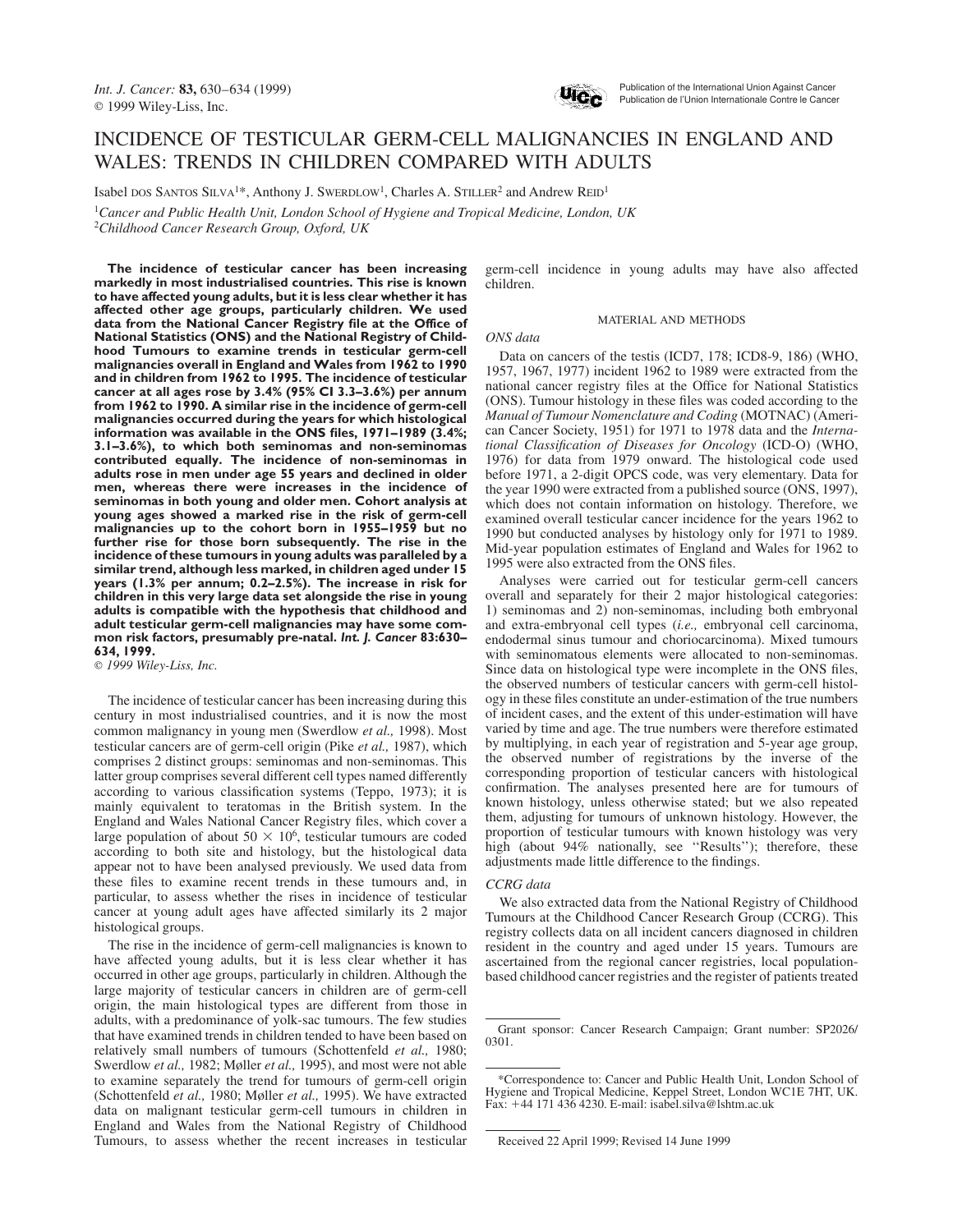by members of the UK Children's Cancer Study Group (UKCCSG). The registry also receives death certificates of all deaths occurring in Britain under the age of 20 and with a neoplasm coded as the underlying cause. As a result, the Group's register is particularly complete. We extracted from its files data on all testicular germ-cell malignancies incident in England and Wales during 1962–1995.

#### *Analysis of time trends*

Direct age-standardised incidence rates by single year of age were calculated using the 1971 mid-year male population of England and Wales as the standard. To assess secular trends, a Poisson regression model was fitted (Breslow and Day, 1987). For the ONS data adjusted for incompleteness of histological information, the estimated numbers of incident cases were truncated to whole numbers before the model was fitted.

To examine risks according to birth cohort, standardised cohort incidence ratios (SCIRs) were calculated by the indirect method, using the average age-specific rates for the entire period to derive the expected values for each cohort. These analyses were carried out by 5-year periods of birth. Since the cancer registry files contained information on the exact year of birth of the cancer cases, we also conducted more detailed analyses by single year of birth to examine possible sudden cohort changes in risk due to short-term changes in exposure levels (*e.g.,* changes in maternal diet during World War II).

#### RESULTS

A total of 23,393 testicular cancers were included in the ONS cancer registry files for 1962–1990. For the years for which histological information was available (1971–1989), there were 17,215 testicular tumours after exclusion of 49 lymphoma and Hodgkin's disease registrations that were erroneously coded as testicular cancers (WHO, 1977). Germ-cell tumours represented 97% ( $n = 15,763$ ) of all testicular cancers of known histology: 55.2% ( $n = 8,703$ ) of these germ-cell tumours were seminomas and 44.8% ( $n = 7,060$ ) non-seminomas.

Ninety-four percent of testicular cancers in the ONS data set were of known histology. However, this percentage varied by age: it was 95% at ages under 65 years but only 76% at ages 65 and over. There was little change in the overall percentage of histologically confirmed testicular cancers over time.

Age distributions by single year for the 2 major types of germ-cell tumour in adults are shown in Figure 1. Non-seminomas started to rise at age 13 and peaked around age 27, whereas seminomas began to increase and peaked some years later (at ages 16 and 34, respectively). As a result, non-seminoma was the most common histology at ages under 30 and seminoma at older ages.

A total of 298 testicular malignant germ-cell tumours in England and Wales were incident in children under age 15 during 1962– 1995. The large majority of these were non-seminomas, with 76%  $(n = 225)$  being of yolk-sac origin and 21%  $(n = 62)$  teratomas. There were only 9 seminomas at these ages and 2 cases of unspecified germ-cell origin. Analysis by single year of age showed a peak at ages under 3, which differed for yolk-sac tumours and teratomas. For yolk-sac tumours, rates peaked in the second year of life and decreased thereafter, whereas for teratomas the maximum occurred in the first year of life with rates falling thereafter until they started to rise again at age 13 (the very beginning of the steep rise through adolescence and young adulthood).

There was a statistically significant increase in the risk of testicular cancer overall from 1962 to 1990 [mean annual percent change in rates  $= 3.4\%$ , 95% confidence interval (CI) 3.3–3.6%;  $p < 0.001$ ; Fig. 2]. This increase was much more marked at ages under 55 years  $(3.7\%, 3.5-3.9\%; p < 0.001)$  than at ages 55 years and above  $(1.2\%, 0.7-1.7\%; p < 0.001)$ . Analyses of testicular cancer trends by histology were possible only for 1971–1989 (see "Material and Methods"). For these years, there was an increase in the overall incidence of germ-cell tumours, to which both seminomas and non-seminomas contributed equally (Table I). Similar results were obtained after adjusting for tumours of unknown histology. However, analyses by age showed diverging time trends in the incidence of non-seminomas for young and older men (Table I): at ages 0–54 there was a significant increase in the incidence of these tumours, whereas at older ages there was a decline. In contrast, the incidence of seminomas increased in both age groups, though more markedly at young than at older ages (Table I). Overall, the incidence of germ-cell tumours increased in young, but not in older, men (Table I). These analyses were unadjusted for cases of unknown histology, but adjusting for this gave similar results.

Further breakdown by 5-year age group showed mean annual percent increases in the incidence of non-seminomas in all age groups from 15 to 54 years but annual declines at older ages. For seminomas, the increase affected all age groups from 15 to 74 years; there was little change in risk at ages 75 and older, but this was based on a smaller number of cases. The mean annual percent increases in the incidence of germ-cell tumours at ages 15–19, 20–24 and 25–34 years were 2.1% (0.6–3.7%), 2.8% (2.0–3.7%) and 2.9% (2.4–3.4%), respectively. There were no statistically significant changes in risk at ages under 15 years, but the 95% CIs were wide because of small numbers. At age 0–4, when the large majority of childhood germ-cell tumours occurred, there was a near significant increase  $(2.6\%, -0.29-5.6\%; p = 0.08)$ .

Cohort analyses showed that the risk of testicular cancer at ages under 55 years remained relatively constant for men born from



**FIGURE 1** – Age-specific incidence rates of testicular germ-cell malignancies by single year of age, England and Wales, 1971–1989.



**FIGURE 2** – Secular trends in the incidence of testicular cancer of all histological types combined by age, England and Wales, 1962–1990.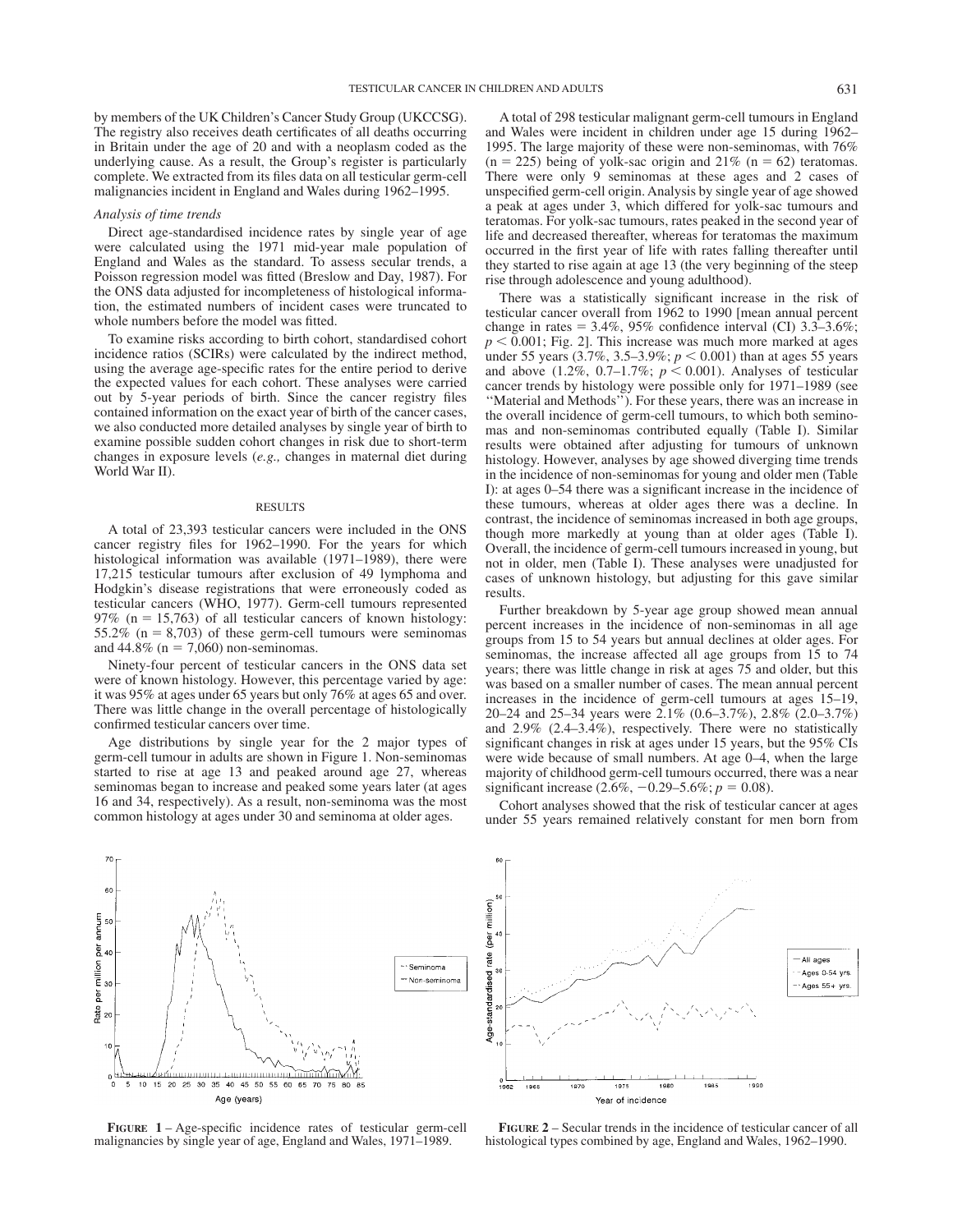| Age<br>(years) | Histological type     | Rate                       |                            | Mean annual percent                   |           |
|----------------|-----------------------|----------------------------|----------------------------|---------------------------------------|-----------|
|                |                       | $1971 - 1975$ <sup>1</sup> | $1986 - 1989$ <sup>1</sup> | change in rate (95% CI),<br>1971-1989 | $p$ value |
| $0 - 54$       | Seminomas             | 16.0                       | 25.1                       | $3.7(3.3-4.1)$                        | < 0.001   |
|                | Non-seminomas         | 14.6                       | 22.2                       | $3.6(3.1-3.9)$                        | < 0.001   |
|                | All germ cell tumours | 30.6                       | 47.2                       | $3.7(3.5-3.9)$                        | < 0.001   |
| $55+$          | Seminomas             | 10.3                       | 12.0                       | $1.6(0.5-2.7)$                        | < 0.001   |
|                | Non-seminomas         | 3.6                        | 2.1                        | $-2.9$ ( $-5.0$ to $-0.9$ )           | 0.006     |
|                | All germ cell tumours | 13.9                       | 14.1                       | $0.6(-0.3-1.6)$                       | 0.18      |
| All ages       | Seminomas             | 14.8                       | 22.2                       | $3.4(3.0-3.8)$                        | < 0.001   |
|                | Non-seminomas         | 12.1                       | 17.7                       | $3.4(2.9-3.8)$                        | < 0.001   |
|                | All germ cell tumours | 26.9                       | 39.9                       | $3.4(3.1-3.6)$                        | < 0.001   |

**TABLE I** – TRENDS IN INCIDENCE OF GERM-CELL MALIGNANCY OF THE TESTIS BY AGE AND HISTOLOGY: ENGLAND AND WALES, 1971–1989

<sup>1</sup>Rates (per 10<sup>6</sup>) age-standardised by single year to the 1971 England and Wales male population.

1911 to 1935, increased for those born from 1935 to 1957 but stabilized again for those born subsequently [the SCIRs for all germ-cell malignancies combined for cohorts born in 1955–1959 and 1965–1969 were 114 (95% CI 109–118) and 106 (97–106), respectively] (Fig. 3). The rise was relative steady, with no obvious dips or peaks (apart from small random fluctuations) (Fig. 3*a*). In particular, there was no decrease in risk for men born during World War II. At older ages (not shown), the risk remained relatively constant for successive generations except for a slight increase for the last generations in these analyses (born 1920–1930). The cohort increase at young ages was similar for non-seminomas and seminomas (Fig. 3*b*). At ages 55 and over (not shown), there was a marked decline in the risk of developing a non-seminoma for successive generations of men born since the turn of the century but no clear trend for seminoma except for an increase in risk for the 2 most recent generations in these analyses. Similar results were obtained with the data adjusted for cases of unknown histology.

Analyses of secular trends in children under 15 years of age revealed an overall increase in the incidence of malignant germ-cell tumours during the years 1962–1995, entirely due to a rise in yolk-sac tumours (Table II). The 5-year age-specific trends were more difficult to interpret because of the small number of cases, particularly at ages 5–9. At ages 0–4, there was a rise in risk, but it was not statistically significant; however, the trends diverged by cell type, with a statistically significant rise in yolk-sac tumours and a significant decline in teratomas (Table II). At ages 10–14, the data were consistent with a rise in incidence but the 95% CIs were wide (Table II).

#### DISCUSSION

Our results show that the incidence of testicular cancer overall has increased markedly since 1962. The trends were different for the 2 main adult age groups, however, resulting from differences by age for non-seminoma: a rise in incidence in young men and a decline in older men. Analysis by birth cohort also implied an increasing risk of non-seminomas for successive generations of men at ages under 55 and a decline at older ages. In contrast, there were increases in the incidence of seminomas in young and older men. Similar increases in testicular cancer incidence at young ages with cohort effects underlying them have been shown in other studies (*e.g.,* Schottenfeld *et al.,* 1980; Brown *et al.,* 1986; Østerlind, 1986; Bergstro¨m *et al.,* 1996; Zheng *et al.,* 1996; Weir *et al.,* 1999). In those studies that presented analyses by cell type (*e.g.,* Brown *et al.,* 1986; Østerlind, 1986; Zheng *et al.,* 1996; Weir *et al.,* 1999), as in the present study, the rise in incidence at young ages affected seminomas and non-seminomas to the same degree, suggesting that they may be of similar aetiology. The cohort data presented here appear to indicate that risks have stabilised in the most recent cohorts, a trend seen also in Scotland (Swerdlow *et al.,* 1998). In contrast, the rise in the incidence of testicular cancer at old ages observed in the present study, which was entirely due to



**FIGURE 3** – Trends in incidence of testicular cancer by birth cohort. *(a)* Analyses by single year of birth for all histological types combined among men aged 0–54 years, England and Wales, 1962–1990. *(b)* Five-year cohort analyses by histological type among men aged 0–54 years, England and Wales, 1971–1989.

seminomas, has not been shown in other studies (*e.g.,* Brown *et al.,* 1986; Østerlind, 1986; Zheng *et al.,* 1996).

The completeness of the England and Wales national cancer registration scheme has probably not altered appreciably since 1971 (Swerdlow *et al.,* 1993). Therefore, although improved completeness could have accounted, at least in part, for the rises of testicular cancer in the 1960s, it is unlikely to do so for more recent years. Potential late registrations, yet to be entered into the national cancer registry files, are likely to have been of negligible effect as the analyses were conducted only to 1990 using data extracted from ONS files several years later. Incompleteness of histological confirmation also is unlikely as an explanation for the findings as the proportion of cancers with unknown histology was small. This was particularly true at younger ages, when most of the tumours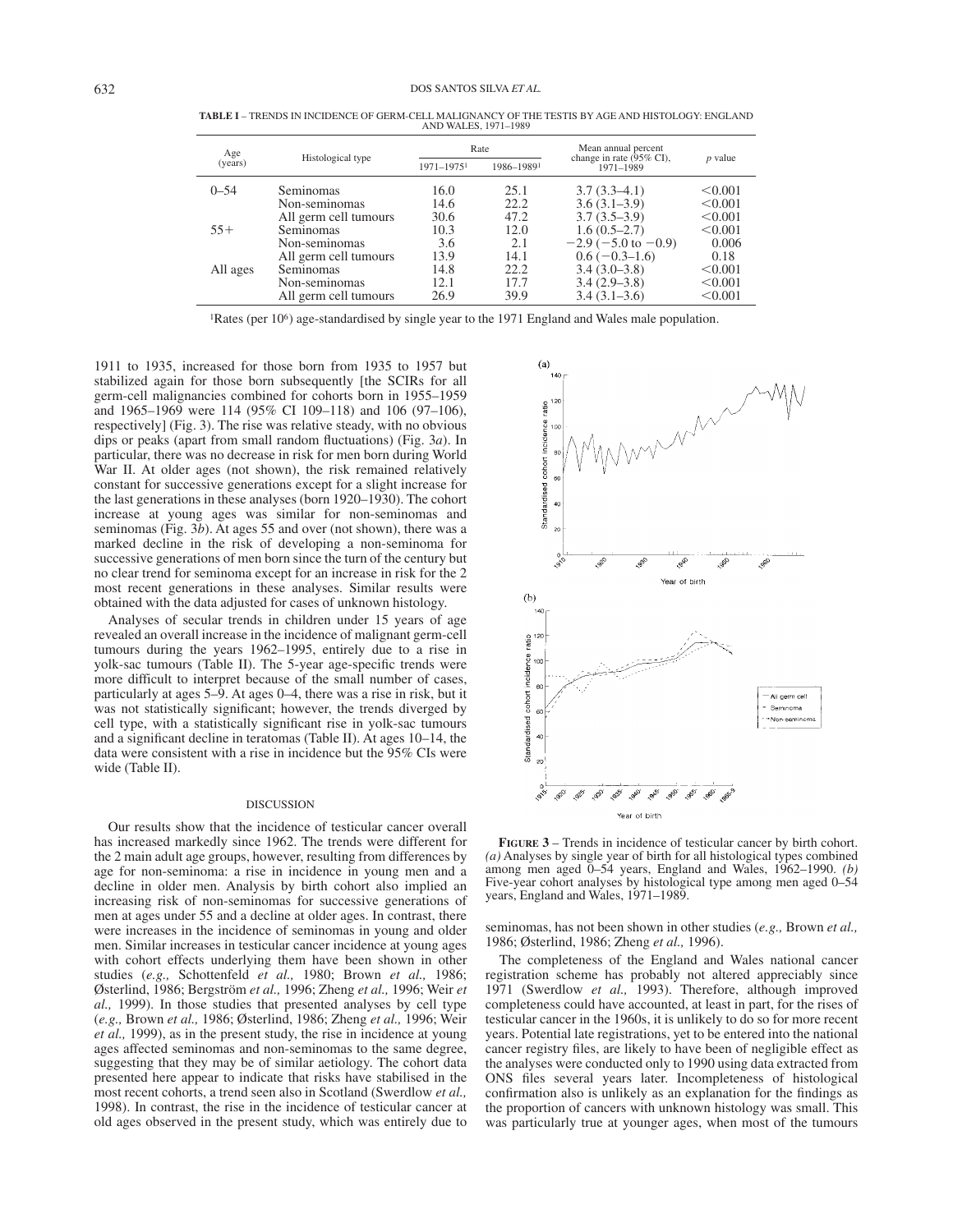| Age<br>(years) | Histological type (n)             | Rate         |              | Mean annual percent                   |           |
|----------------|-----------------------------------|--------------|--------------|---------------------------------------|-----------|
|                |                                   | $1962 - 701$ | $1986 - 951$ | change in rate (95% CI),<br>1962-1995 | $p$ value |
| $0 - 4$        | Yolk sac (214)                    | 2.32         | 3.66         | $1.7(0.4-3.1)$                        | 0.01      |
|                | Teratoma (31)                     | 0.89         | 0.45         | $-4.0$ ( $-7.6$ to $-0.4$ )           | 0.03      |
|                | All germ cell (247)               | 3.26         | 4.16         | $1.0(-0.3-2.2)$                       | 0.13      |
| $5 - 9$        | All germ cell <sup>2</sup> $(13)$ | 0.12         | 0.12         | $-1.3(-6.1-3.6)$                      | 0.56      |
| $10 - 14$      | All germ cell $2(38)$             | 0.31         | 1.01         | $4.1(-1.2-9.6)$                       | 0.13      |
| All            | Yolk sac (225)                    | 0.81         | 1.30         | $1.7(0.4 - 3.0)$                      | 0.01      |
|                | Teratoma (62)                     | 0.04         | 0.05         | $-0.3(-2.8-2.2)$                      | 0.80      |
|                | All germ cell (298)               | 1.24         | 1.77         | $1.3(0.2 - 2.5)$                      | 0.02      |

**TABLE II** – TRENDS IN THE INCIDENCE OF GERM CELL MALIGNANCIES OF THE TESTIS IN BOYS AGED UNDER 15 YEARS BY AGE AND HISTOLOGY, ENGLAND AND WALES, 1962–95

<sup>1</sup>Rates (per 10<sup>6</sup>) age-standardised by single year to the 1971 England and Wales male population.–<sup>2</sup>Analyses by cell type were not carried out because of the small number of cases in these age groups.

occurred. Moreover, similar results were obtained when the analysis was adjusted for tumours of unknown histology, though the method used assumed a similar degree of incompleteness for the various histological types. Lack of uniform criteria among pathologists and potential changes in diagnostic criteria over time might have affected the histology-specific results. However, the age-distribution curves from the present data were similar to those from another registry-based study in which histology was specially reviewed (Pike *et al.,* 1987). A review of the histology of all testicular tumours registered in the state of Victoria (Australia) during 1950–1978 made no difference to the histology-specific trends (Stone *et al.,* 1992).

In the present study, the increase in the incidence of testicular germ-cell tumours in young adults was paralleled by a trend in the same direction (although of smaller magnitude) in children under 15 years. This included a rise at ages 0–4 years, when the large majority of childhood germ-cell tumours occurred, though this was not statistically significant; the diverging trends by cell type at these ages are likely to be the result of time changes in nomenclature and coding practices. The trend at ages 10–14 was also consistent with a possible rise in risk and corresponds to the initial tail of the young adult peak. Relatively few studies have examined trends in children. No rises in the risk of childhood testicular cancers were observed in Connecticut from 1935 to 1976 (Schottenfeld *et al.,* 1980) or Denmark from 1943 to 1982 (Østerlind, 1986), but both of these studies were based on small numbers of cases. More recently, no statistically significant increases in the incidence of testicular cancer at ages 0–4 and 5–14 were found in the combined data from 3 Nordic countries (Denmark, Norway and Sweden) during 1958–1987 (Møller *et al.,* 1995), but the confidence interval was again very wide and consistent with a possible rise in risk. Moreover, in none of these studies were trends examined separately for testicular cancers of germ-cell origin. In contrast, a rapid increase in testicular cancer mortality in children, presumably reflecting a similar trend in the incidence of these tumours, was observed in Japan during 1947–1970 (Lee *et al.,* 1973).

The fact that the trends in young adults and children were in the same direction suggest that childhood and adult germ-cell tumours may have common risk factors and that these are likely to be of pre-natal origin (Henderson *et al.,* 1982). Undescended testes and other developmental urogenital abnormalities are the only wellestablished risk factors for testicular cancer in both adults (UK Testicular Cancer Study Group, 1994) and children (Li and Fraumeni, 1972; Swerdlow *et al.,* 1982). Although the apparent incidence of these conditions is rising (John Radcliffe Hospital Cryptorchidism Study Group, 1986), they are too uncommon to account for the entire rise in the risk of testicular cancers. There is evidence that the increase in incidence of disorders of the male reproductive tract in the last decades has been paralleled by a decline in semen quality (Carlsen *et al.,* 1992), though this has been disputed (Bromwich *et al.,* 1994). Results from a recent populationbased case-control study showed that paternity was associated with a decrease in the risk of subsequent testicular cancer, a finding which was regarded by the authors as being consistent with the hypothesis that male subfertility and testicular cancer may have some common risk factors (Møller and Skakkebaek, 1999). It has been proposed that all of these male reproductive abnormalities might be related to exposure to increased levels of endogenous and exogenous oestrogens during the first trimester of pregnancy, when the testis is being formed (Henderson *et al.,* 1982; Depue *et al.,* 1983; Sharpe and Skakkebaek, 1993).

Indirect evidence to support the hypothesis that pre-natal exposures may be important in the aetiology of testicular cancer comes from the fact that men who were born or were young boys during World War II in Denmark, Norway and Sweden had a lower risk of testicular cancer than previous and subsequent generations (Bergström *et al.*, 1996). The decline in risk for men born during the war years may be related to changes in diet and other lifestyle variables that may have affected oestrogen levels in the mother. Paradoxically, there was no similar decline in risk for generations born during World War II in Poland, the former East Germany and Finland, which may have been as affected or more so by the war than the other Nordic countries (Bergström et al., 1996). In the present study, SCIRs were calculated by single year of birth to make it easier to unveil the effect of any short-term changes in exposure levels. Despite this, we did not find any fall in the risk of testicular cancer for generations born in England and Wales during World War II. Similarly, no decline was observed in Scotland (Swerdlow *et al.,* 1998). Although there were marked changes in the British diet during the war years, the levels of caloric intake never dropped as much as in the Nordic countries and the diet of pregnant women on the whole might even have improved. National distribution of free and cheap milk was implemented for expectant mothers in the 1930 and 1940s (MAFF, 1951). In interpreting the observed SCIRs it is important to keep in mind that because the overall (all years) data had to be used to calculate the expected values, the ratio of observed to expected will tend to be conservatively biased, particularly in the earliest and latest cohorts; therefore, real changes might have been under-estimated. Interpretation should also take into account that the experience for the most recent generations was based only on the (young) age groups that they have reached so far.

Post-natal factors may also have contributed to the observed rise in the incidence of testicular germ-cell malignancies at young adult ages and account, at least in part, for the fact that the increase was more marked at these ages than in children. Although the rise in the incidence of testicular cancer has been paralleled by a trend towards an earlier age at puberty, the evidence from analytic studies on the relation to age at puberty has been largely inconsistent. Some studies (Moss *et al.,* 1986; UK Testicular Cancer Study Group, 1994), but not all (Depue *et al.,* 1983; Swerdlow *et al.,*